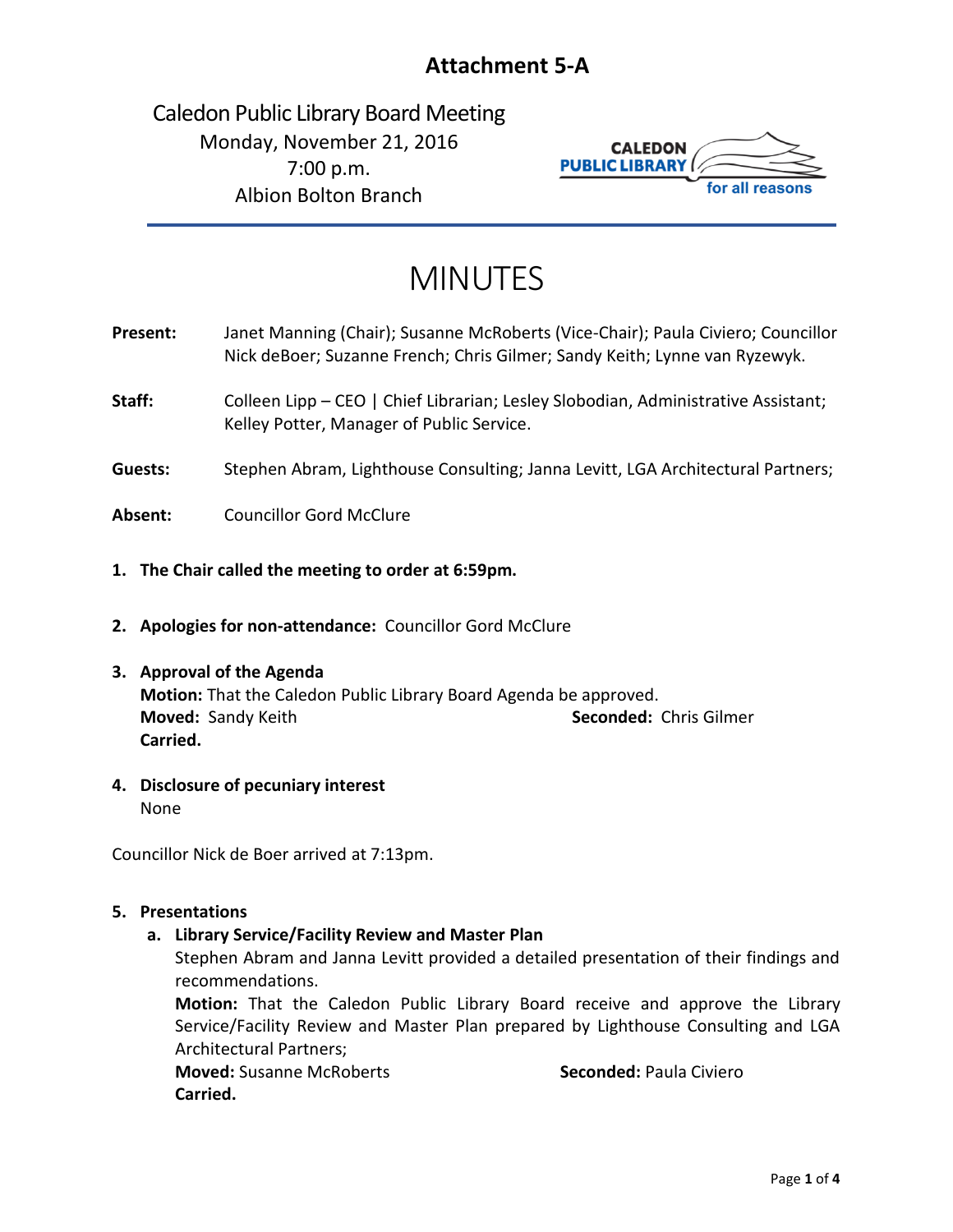**Motion:** That the Caledon Public Library Board endorse the recommendation to build a 7500 square foot branch within the Town of Caledon recreation facility in Southfields village.

**Carried**.

**Moved:** Chris Gilmer **Seconded:** Sandy Keith

**6. Consent Agenda**

**Motion:** That the Board approve the Consent Agenda including the Minutes of October 17th, 2016, the CEO's Report and the Strategic Initiatives Update. **Moved**: Sandy Keith **Seconded:** Suzanne French **Carried.**

# **7. Business arising from the minutes.**

**a. Exchange statement of Contribution – Organizational Commitment Form Motion:** That the Caledon Public Library defer discussion of the Exchange Statement of Contribution – Organizational Commitment Form for the December Library Board meeting.

**Moved:** Susanne McRoberts **Seconded:** Chris Gilmer **Carried.**

# **8. Board and Committee Reports**

# **a. SOLS Trustee Council Report**

**Motion:** That the Caledon Public Library Board receive the verbal report as provided by Paula Civiero. **Moved:** Lynn van Ryzewyk **Seconded:** Suzanne French **Carried.** 

#### **9. Staff Reports**

# **a. Treasurer's Report and Financial Statements**

**Motion:** That the Caledon Public Library Board receive the Treasurer's report as presented.

**Carried.**

**Moved:** Sandy Keith **Seconded:** Paula Civiero

# **b. Art Exhibit and Display Policy Report**

**Motion:** That the Caledon Public Library Board approve and adopt the Art Exhibit and Display Policy.

**Carried.** 

**Moved:** Chris Gilmer **Seconded:** Paula Civiero

# **c. OLA Super Conference Board Attendance Report**

**Motion**: That the Caledon Public Library Board receive and approve the OLA Super Conference Board Attendance Report, allowing for conference registration of selected representatives prior to the Early Bird deadline of January 2017. **Moved:** Sandy Keith **Seconded:** Chris Gilmer **Carried**.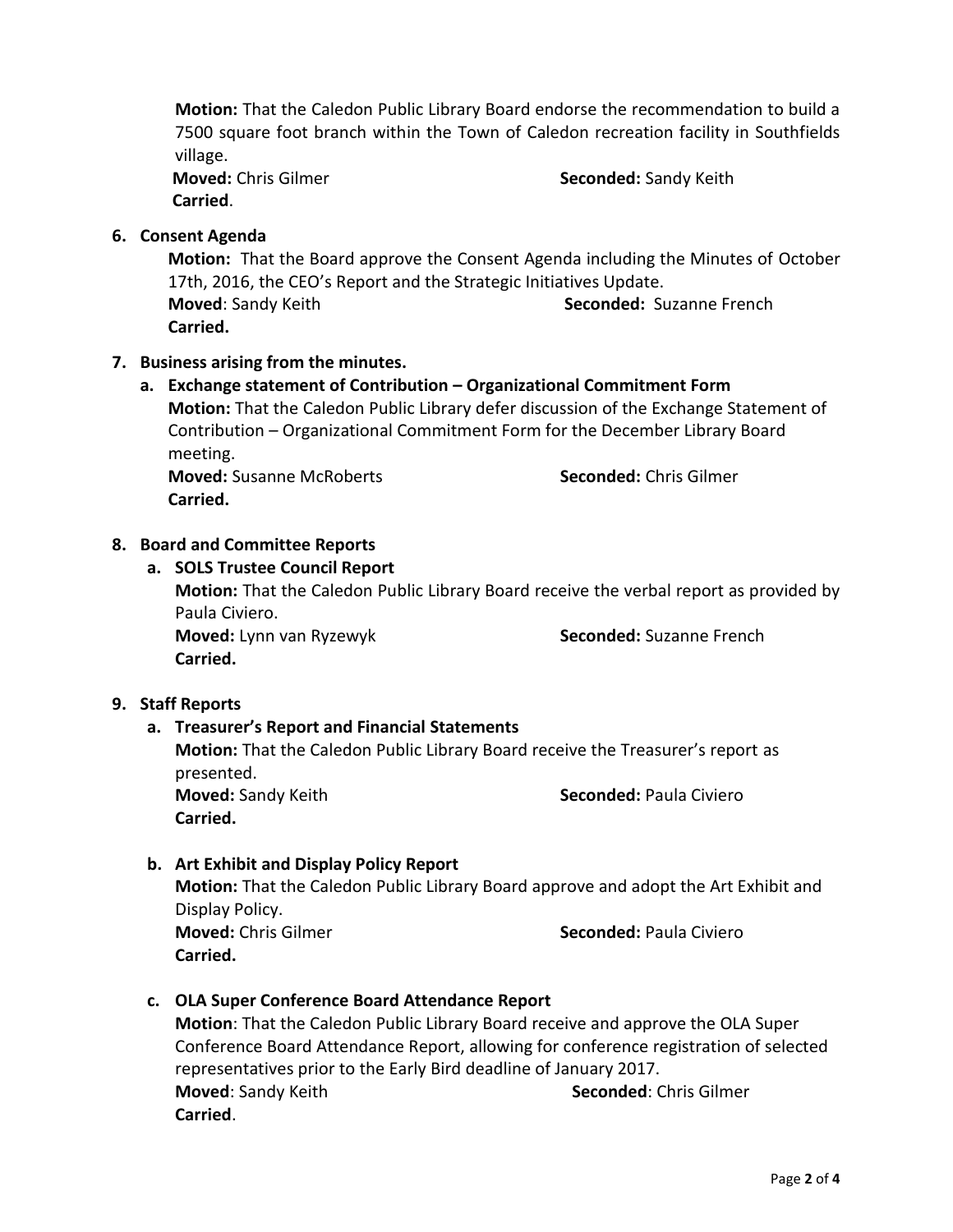# **d. Schedule of Library Board Meetings – 2017**

**Motion**: That the Caledon Public Library Board receive and adopt the proposed schedule of Board meetings for 2017 with the proposed amendment; and,

That the Caledon Public Library Board revise the standard start time of meetings from 7PM to 6PM.

**Carried**.

**Moved: Chris Gilmer <b>Seconded**: Suzanne French

Kelley Potter left the meeting at 9:53pm.

#### **10. New Business.**

**a. Election of Officers and Committee Members – December 2016.**

The Chair provided a reminder of the elections of officers and committee members planned for the December 12, 2016 meeting of the Board.

#### **11. Closed Session**

**Motion:** That the Board move into Closed Session under Section 16.1 (4) of the Public Libraries Act to consider:

(e) litigation or potential litigation, including matters before administrative tribunals affecting the board.

**Moved:** Sandy Keith **Seconded:** Paula Civiero

```
Carried.
```
 **Time:** 9:55 PM

**Motion:** That the Board move out of Closed Session under Section 16.1 (4) of the Public Libraries Act to consider:

(e) litigation or potential litigation, including matters before administrative tribunals affecting the board.

**Moved:** Councillor Nick de Boer **Seconded:** Susanne McRoberts **Carried. Time:** 9:58 PM

**Motion:** That the Caledon Public Library receive the Confidential Report re: Litigation or potential litigation, including matters before administrative tribunals, affecting the Board. **Moved:** Susanne McRoberts **Seconded:** Chris Gilmer **Carried.**

#### **12. Board Development**

Completed Board Self-Evaluations were collected for review and consolidation by the Chair and Vice-Chair.

# **13. Correspondence**

None.

**14. Question Period** – There were no representatives from the public present.